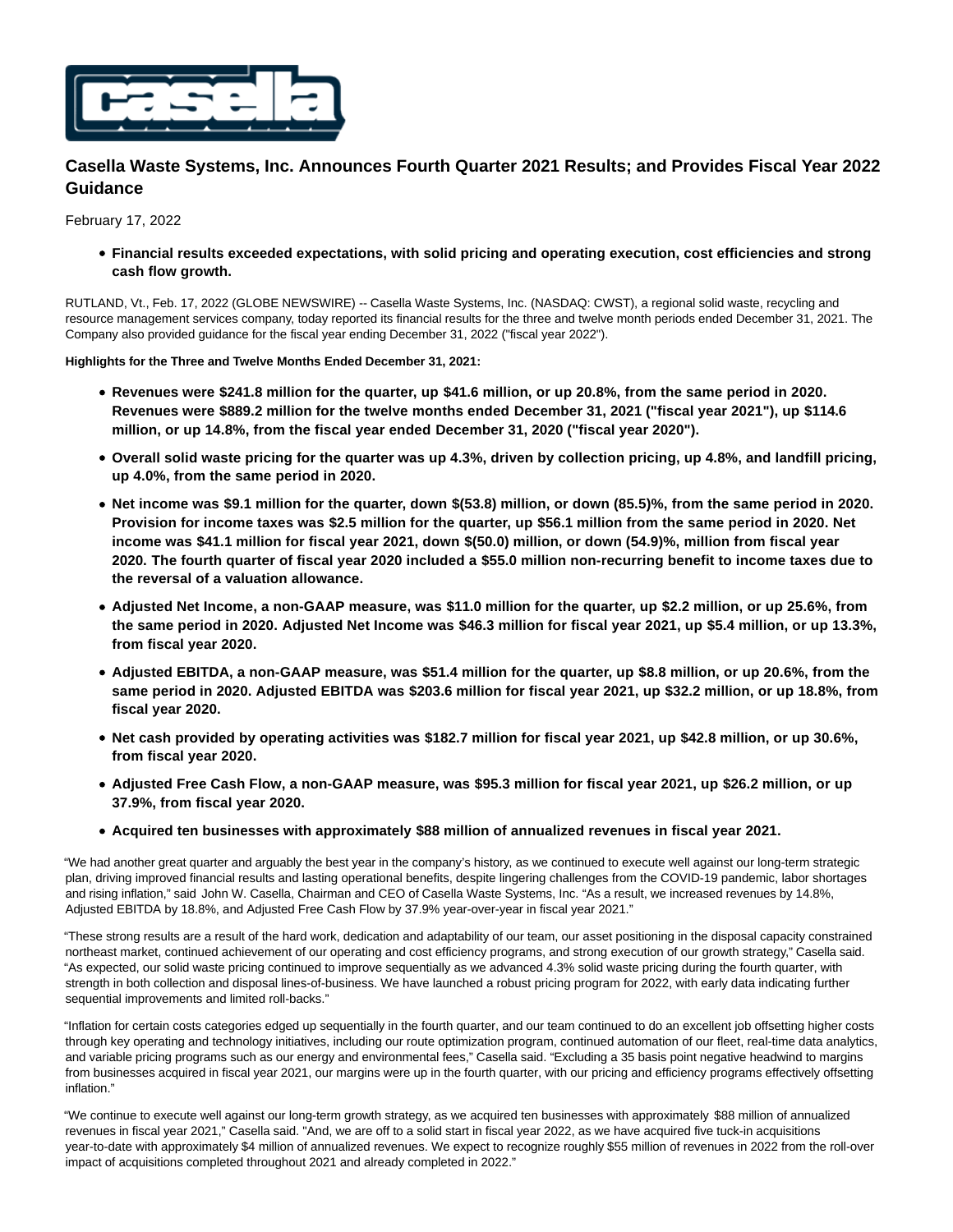"We are focused on acquiring well run businesses in strategic markets that will drive long-term growth, additional vertical integration and enhance operating synergies," Casella said. "Our acquisition pipeline remains robust, and we believe that there is continued opportunity to drive additional cash flow growth across our footprint through execution of our growth strategy."

For the quarter, revenues were \$241.8 million, up \$41.6 million, or up 20.8%, from the same period in 2020, with revenue growth mainly driven by: the roll-over impact from acquisitions; positive collection and disposal pricing; higher solid waste volumes; higher recycling commodity prices; higher resource solutions processing volumes; and higher resource solutions non-processing volumes; partially offset by lower Sustainability Recycling Adjustment fees as we share higher commodity prices with our customers.

Net income was \$9.1 million for the quarter, or \$0.18 per diluted common share, down \$(53.8) million, or down (85.5)%, as compared to net income of \$62.9 million, or \$1.24 per diluted common share, for the same period in 2020. Adjusted Net Income, a non-GAAP measure, was \$11.0 million for the quarter, or \$0.21 Adjusted Diluted Earnings Per Common Share, a non-GAAP measure, up \$2.2 million, or up 25.6%, as compared to Adjusted Net Income of \$8.8 million, or \$0.17 Adjusted Diluted Earnings Per Common Share, for the same period in 2020. The fourth quarter in 2020 included a \$55.0 million non-recurring benefit to income taxes adjustment due to the reversal of a valuation allowance on the majority of our net operating loss carryforwards and other deferred tax assets.

Operating income was \$16.3 million for the quarter, up \$2.1 million, or up 14.8%, from the same period in 2020. Adjusted Operating Income, a non-GAAP measure, was \$18.4 million for the quarter, up \$3.1 million, or up 20.4% from the same period in 2020. Adjusted EBITDA was \$51.4 million for the quarter, up \$8.8 million, or up 20.6%, from the same period in 2020.

For fiscal year 2021, revenues were \$889.2 million, up \$114.6 million, or up 14.8%, from fiscal year 2020. Net income was \$41.1 million, or \$0.80 per diluted common share, for fiscal year 2021, as compared to net income of \$91.1 million, or \$1.86 per diluted common share, for fiscal year 2020. Adjusted Net Income was \$46.3 million, or \$0.90 Adjusted Diluted Earnings Per Common Share, for fiscal year 2021, as compared to Adjusted Net Income of \$40.8 million, or \$0.83 Adjusted Diluted Earnings Per Common Share, for fiscal year 2020. Fiscal year 2020 included a \$55.0 million non-recurring benefit to income taxes adjustment due to the reversal of a valuation allowance on the majority of our net operating loss carryforwards and other deferred tax assets.

Operating income was \$77.7 million for fiscal year 2021, up \$18.4 million from fiscal year 2020. Adjusted Operating Income was \$84.4 million for fiscal year 2021, up \$18.6 million from fiscal year 2020. Adjusted EBITDA was \$203.6 million for fiscal year 2021, up \$32.2 million from fiscal year 2020.

See Non-GAAP Performance Measures included in the Reconciliation of Certain Non-GAAP Measures for further disclosure over the various adjustments to estimated Adjusted Net Income, Adjusted Diluted Earnings Per Common Share, Adjusted Operating Income and Adjusted EBITDA.

Net cash provided by operating activities was \$182.7 million for fiscal year 2021, as compared to \$139.9 million for fiscal year 2020. Adjusted Free Cash Flow was \$95.3 million for fiscal year 2021, as compared to \$69.1 million for fiscal year 2020 (See full reconciliation of Non-GAAP measures in the tables below).

See Non-GAAP Liquidity Measures included in the Reconciliation of Certain Non-GAAP Measures for further disclosure over the various adjustments to Adjusted Free Cash Flow.

## **Fiscal Year 2022 Outlook**

"Our guidance ranges assume a stable economic environment continuing from the fourth quarter 2021 through the remainder of 2022," Casella said. "We believe that we have established an appropriate pricing plan for 2022 that positions us to offset inflationary headwinds, while still improving margins through our investments in technology and core operating programs. Further, we have several exciting resource solutions projects planned for 2022, including: a full equipment upgrade to our Boston, Massachusetts recycling facility to improve throughput and increase efficiencies; the introduction of robotics and optical sorting technologies to additional recycling facilities; and two renewable natural gas projects at our landfills, where a third party is making the capital investments and we will receive gas royalties."

The Company provided guidance for fiscal year 2022 by estimating results in the following ranges:

- Revenues between \$980 million and \$995 million (as compared to \$889.2 million in fiscal year 2021);
- Net income between \$48 million and \$52 million (as compared to \$41.1 million in fiscal year 2021);
- Adjusted EBITDA between \$228 million and \$232 million (as compared to \$203.6 million in fiscal year 2021);
- Net cash provided by operating activities between \$202 million and \$206 million (as compared to \$182.7 million in fiscal year 2021); and
- Adjusted Free Cash Flow between \$104 million and \$108 million (as compared to \$95.3 million in fiscal year 2021).

Adjusted EBITDA and Adjusted Free Cash Flow related to fiscal year 2022 are described in the Reconciliation of Fiscal Year 2022 Outlook Non-GAAP Measures section of this press release. Net income and Net cash provided by operating activities are provided as the most directly comparable GAAP measures to Adjusted EBITDA and Adjusted Free Cash Flow, respectively, however these forward-looking estimates for fiscal year 2022 do not contemplate any unanticipated or non-recurring impacts.

The Company provided the following assumptions that are built into its outlook:

- Overall, the Company expects revenue growth of between 10.2% and 11.9% in fiscal year 2022, including approximately 6.2% (or \$55 million) revenue growth from the roll-over impact of acquisitions completed during fiscal year 2021 and those already completed in early fiscal year 2022.
- Does not include the impact of any acquisitions that have not yet been completed.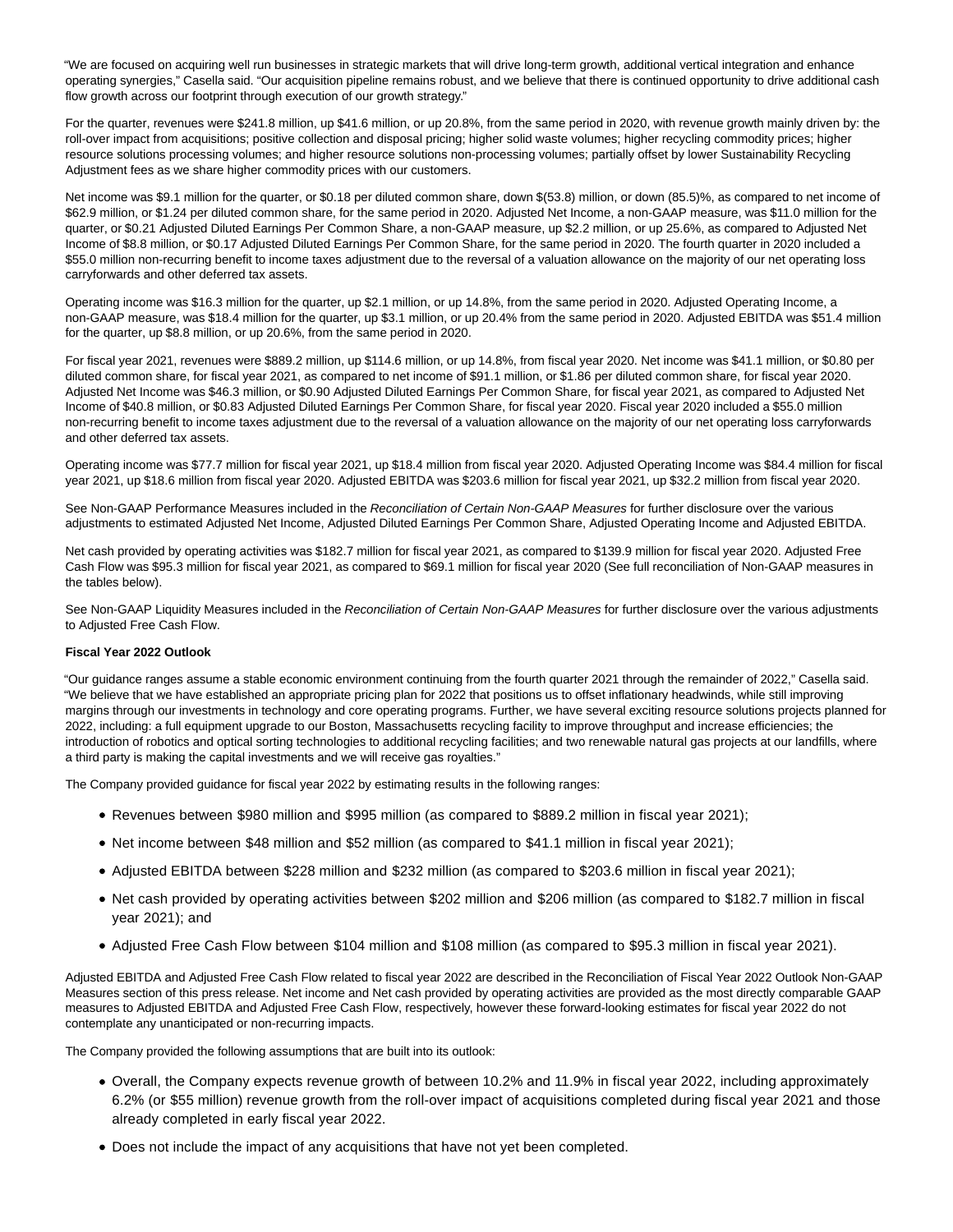- In the Solid Waste business, revenue growth of between 13.3% and 14.3%, with price growth from 4.5% to 5.0%, volume growth from 1.5% to 2.0%, and 7.3% growth from acquisitions completed during fiscal year 2021 and those already completed in early fiscal year 2022.
- In the resource solutions business, revenue growth of between 4.0% and 5.0%, mainly driven by 3.0% growth from acquisitions completed during fiscal year 2021 and slightly higher volumes, partially offset by lower recycling commodity prices.
- Capital expenditures of approximately \$120 million, which includes approximately \$15 million of non-recurring capital associated with acquisition integration.
- Net cash provided by operating activities will be negatively impacted in fiscal year 2022 as we plan to spend \$6.5 million on landfill closure, site improvement and remediation expenditures associated with the Southbridge Landfill closure. We expect the Southbridge Landfill closure project to be substantially completed in fiscal year 2022.

## **Conference call to discuss quarter**

The Company will host a conference call to discuss these results on Friday, February 18, 2022 at 10:00 a.m. Eastern Time. Individuals interested in participating in the call should dial (877) 838-4153 or for international participants (720) 545-0037 at least 10 minutes before start time. The Conference ID is 617 6314 for the call and the replay.

The call will also be webcast; to listen, participants should visit the company's website at [http://ir.casella.com a](http://ir.casella.com/)nd follow the appropriate link to the webcast. A replay of the call will be available on the Company's website, or by calling (855) 859-2056 or (404) 537-3406 (Conference ID 617 6314).

#### **About Casella Waste Systems, Inc.**

Casella Waste Systems, Inc., headquartered in Rutland, Vermont, provides resource management expertise and services to residential, commercial, municipal, institutional and industrial customers, primarily in the areas of solid waste collection and disposal, transfer, recycling and organics services in the northeastern United States. For further information, investors contact Ned Coletta, Chief Financial Officer at (802) 772-2239; media contact Joseph Fusco, Vice President at (802) 772-2247; or visit the Company's website at [http://www.casella.com.](http://www.casella.com/)

#### **Safe Harbor Statement**

Certain matters discussed in this press release, including, but not limited to, the statements regarding our intentions, beliefs or current expectations concerning, among other things, our financial performance; financial condition; operations and services; prospects; growth; strategies; anticipated impacts from future or completed acquisitions; and guidance for fiscal year 2022, are "forward-looking statements" intended to qualify for the safe harbors from liability established by the Private Securities Litigation Reform Act of 1995. These forward-looking statements can generally be identified as such by the context of the statements, including words such as "believe," "expect," "anticipate," "plan," "may," "would," "intend," "estimate," "will," "guidance" and other similar expressions, whether in the negative or affirmative. These forward-looking statements are based on current expectations, estimates, forecasts and projections about the industry and markets in which the Company operates and management's beliefs and assumptions. The Company cannot guarantee that it actually will achieve the financial results, plans, intentions, expectations or guidance disclosed in the forwardlooking statements made. Such forward-looking statements, and all phases of the Company's operations, involve a number of risks and uncertainties, any one or more of which could cause actual results to differ materially from those described in its forward-looking statements.

Such risks and uncertainties include or relate to, among other things, the following: the Company may be unable to adequately increase prices to offset increased costs and inflationary pressures; it is challenging to predict the duration and scope of the COVID-19 pandemic and its negative effect on the economy, our operations and financial results; the capping and closure of the Southbridge Landfill and the lawsuit relating to our landfill in Bethlehem New Hampshire could result in material unexpected costs; adverse weather conditions may negatively impact the Company's revenues and its operating margin; the Company may be unable to increase volumes at its landfills or improve its route profitability; the Company may be unable to reduce costs or increase pricing or volumes sufficiently to achieve estimated Adjusted EBITDA and other targets; landfill operations and permit status may be affected by factors outside the Company's control; the Company may be required to incur capital expenditures in excess of its estimates; the Company's insurance coverage and self-insurance reserves may be inadequate to cover all of its significant risk exposures; fluctuations in energy pricing or the commodity pricing of its recyclables may make it more difficult for the Company to predict its results of operations or meet its estimates; the Company may be unable to achieve its acquisition or development targets on favorable pricing or at all; the Company may not be able to successfully integrate acquired businesses; and the Company may incur environmental charges or asset impairments in the future.

There are a number of other important risks and uncertainties that could cause the Company's actual results to differ materially from those indicated by such forward-looking statements. These additional risks and uncertainties include, without limitation, those detailed in Item 1A, "Risk Factors" in the Company's most recently filed Form 10-K and in other filings that the Company may make with the Securities and Exchange Commission in the future.

The Company undertakes no obligation to update publicly any forward-looking statements whether as a result of new information, future events or otherwise, except as required by law.

Investors:

Ned Coletta Chief Financial Officer (802) 772-2239

Media:

Joseph Fusco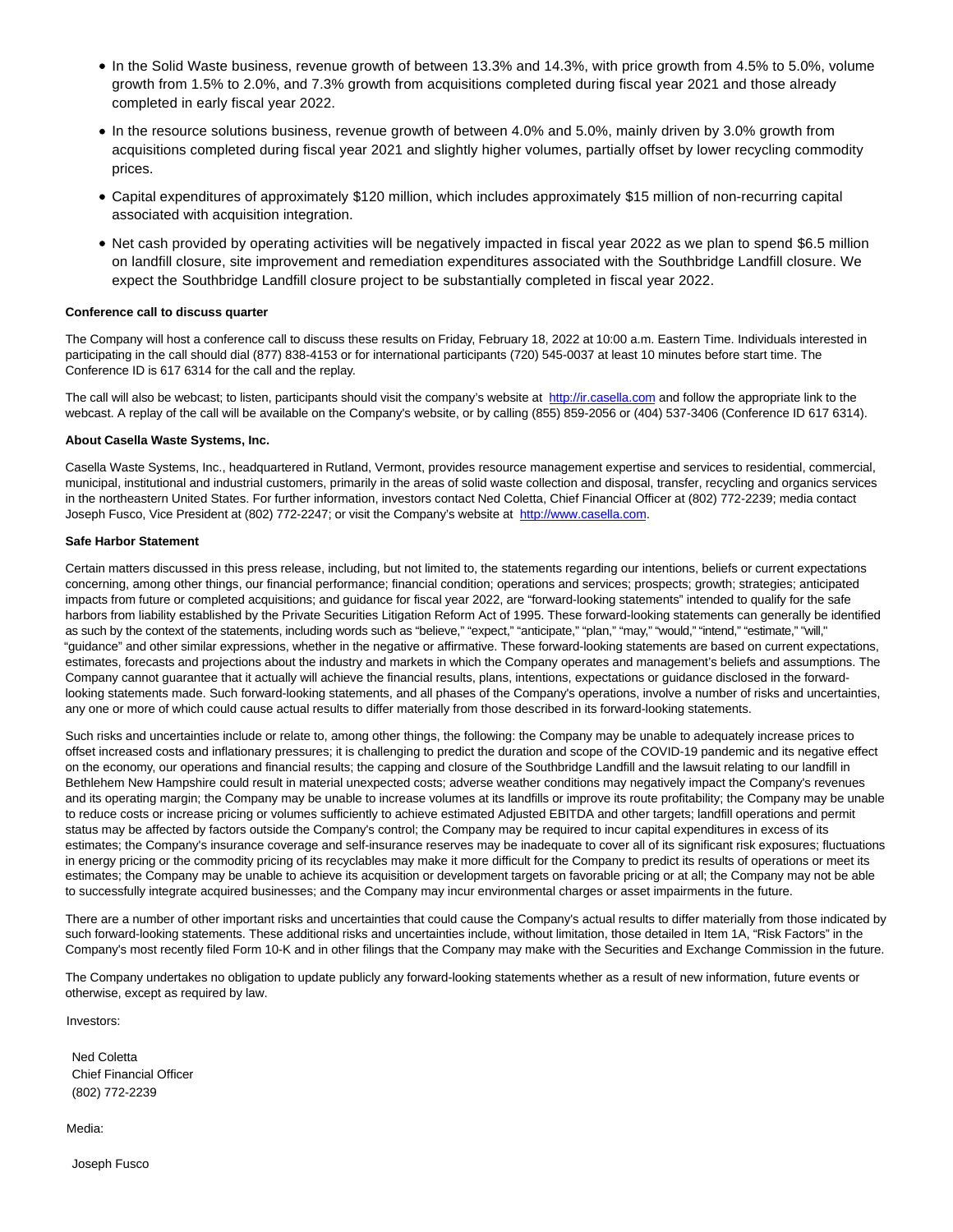# **CASELLA WASTE SYSTEMS, INC. AND SUBSIDIARIES CONDENSED CONSOLIDATED STATEMENTS OF OPERATIONS (In thousands, except for per share data)**

|                                                    | <b>Three Months Ended</b><br>December 31. |                  |           | <b>Twelve Months Ended</b><br>December 31, |         |    |          |
|----------------------------------------------------|-------------------------------------------|------------------|-----------|--------------------------------------------|---------|----|----------|
|                                                    | 2021                                      |                  | 2020      |                                            | 2021    |    | 2020     |
|                                                    |                                           | <b>Unaudited</b> |           |                                            |         |    |          |
| Revenues                                           | \$<br>241,836                             | \$               | 200,240   | \$                                         | 889,211 | \$ | 774,584  |
| Operating expenses:                                |                                           |                  |           |                                            |         |    |          |
| Cost of operations                                 | 162,820                                   |                  | 133,260   |                                            | 582.403 |    | 515,646  |
| General and administration                         | 31,499                                    |                  | 28,170    |                                            | 118,834 |    | 102,410  |
| Depreciation and amortization                      | 29,080                                    |                  | 23,501    |                                            | 103,590 |    | 90,782   |
| Expense from acquisition activities                | 1,353                                     |                  | 328       |                                            | 5,304   |    | 1,862    |
| Environmental remediation charge                   | 924                                       |                  |           |                                            | 924     |    |          |
| Southbridge Landfill closure (credit) charge, net  | (157)                                     |                  | 773       |                                            | 496     |    | 4,587    |
|                                                    | 225,519                                   |                  | 186,032   |                                            | 811,551 |    | 715,287  |
| Operating income                                   | 16,317                                    |                  | 14,208    |                                            | 77,660  |    | 59,297   |
| Other expense (income):                            |                                           |                  |           |                                            |         |    |          |
| Interest expense, net                              | 5,190                                     |                  | 5,401     |                                            | 20,927  |    | 22,068   |
| Other income                                       | (488)                                     |                  | (466)     |                                            | (1,313) |    | (1,073)  |
| Other expense, net                                 | 4,702                                     |                  | 4,935     |                                            | 19,614  |    | 20,995   |
| Income before income taxes                         | 11,615                                    |                  | 9,273     |                                            | 58,046  |    | 38,302   |
| Provision (benefit) for income taxes               | 2,470                                     |                  | (53, 644) |                                            | 16,946  |    | (52,804) |
| Net income                                         | 9,145                                     |                  | 62,917    | \$                                         | 41,100  | \$ | 91,106   |
| Basic weighted average common shares outstanding   | 51,404                                    |                  | 50,436    |                                            | 51,312  |    | 48,793   |
| Basic earnings per common share                    | 0.18                                      |                  | 1.25      | S                                          | 0.80    | S  | 1.87     |
| Diluted weighted average common shares outstanding | 51,624                                    |                  | 50,719    |                                            | 51,515  |    | 49,045   |
| Diluted earnings per common share                  | \$<br>0.18                                | \$               | 1.24      | \$                                         | 0.80    | \$ | 1.86     |

## **CASELLA WASTE SYSTEMS, INC. AND SUBSIDIARIES CONDENSED CONSOLIDATED BALANCE SHEETS (In thousands)**

|                                                                                 | December 31,<br>2021 | December 31,<br>2020 |
|---------------------------------------------------------------------------------|----------------------|----------------------|
| <b>ASSETS</b>                                                                   |                      |                      |
| <b>CURRENT ASSETS:</b>                                                          |                      |                      |
| Cash and cash equivalents                                                       | \$<br>33,809 \$      | 154,342              |
| Accounts receivable, net of allowance for credit losses                         | 86,979               | 74,198               |
| Other current assets                                                            | 25,691               | 18,714               |
| Total current assets                                                            | 146,479              | 247,254              |
| Property, plant and equipment, net of accumulated depreciation and amortization | 644,604              | 510,512              |
| Operating lease right-of-use assets                                             | 93,799               | 95,310               |
| Goodwill                                                                        | 232,860              | 194,901              |
| Intangible assets, net of accumulated amortization                              | 93,723               | 58,324               |
| <b>Restricted assets</b>                                                        | 2,122                | 1,848                |
| Cost method investments                                                         | 11,264               | 11,264               |
| Deferred income taxes                                                           | 43,957               | 61,163               |
| Other non-current assets                                                        | 14,772               | 13,322               |
| <b>Total assets</b>                                                             | 1,283,580 \$         | 1,193,898            |
| <b>LIABILITIES AND STOCKHOLDERS' EQUITY</b>                                     |                      |                      |
| <b>CURRENT LIABILITIES:</b>                                                     |                      |                      |
| Current maturities of debt                                                      | \$<br>$9,901$ \$     | 9,240                |
| Current operating lease liabilities                                             | 7,307                | 8,547                |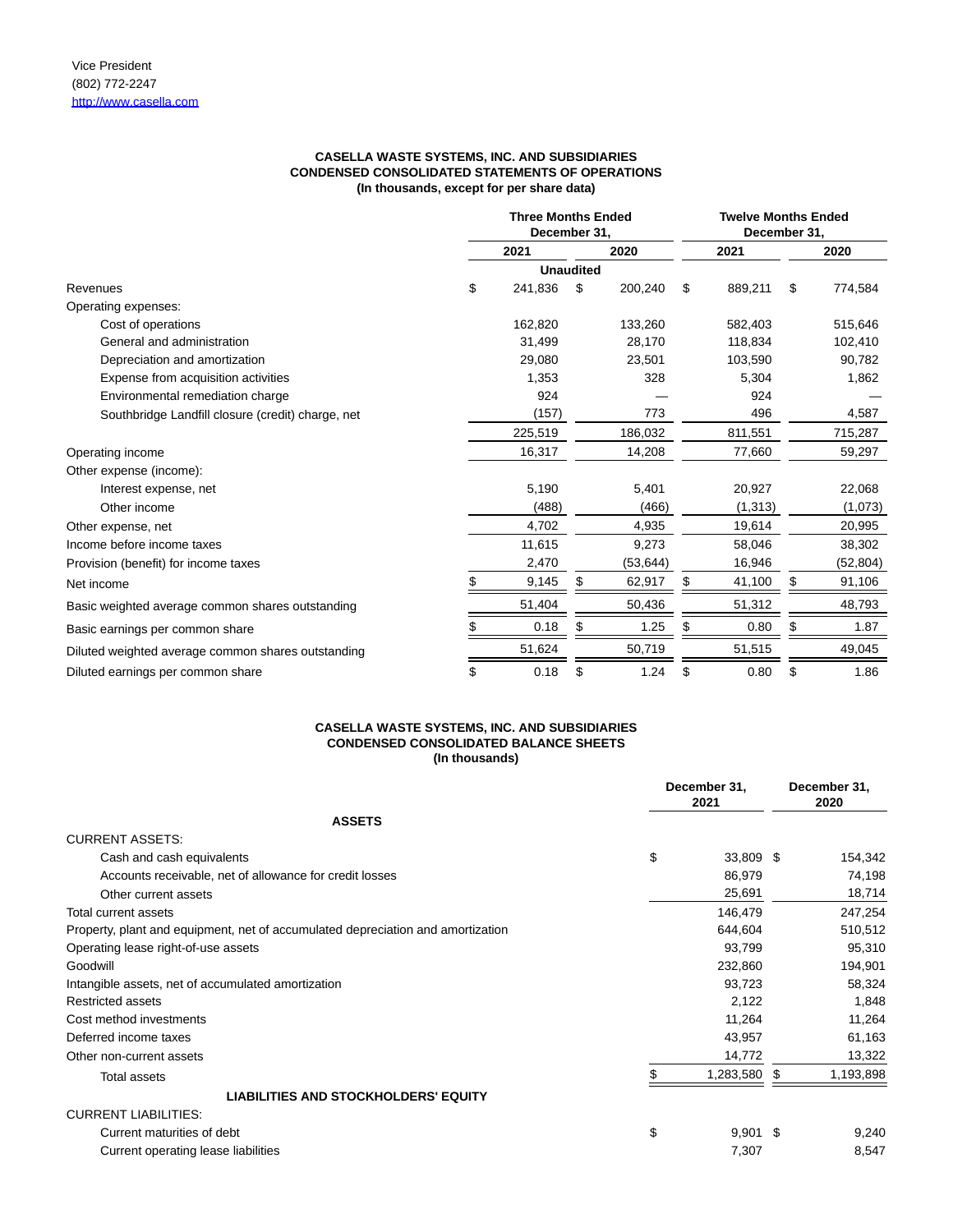| Accounts payable                                  | 63.086             | 49,198    |
|---------------------------------------------------|--------------------|-----------|
| Other accrued liabilities                         | 71.899             | 64,223    |
| <b>Total current liabilities</b>                  | 152.193            | 131,208   |
| Debt, less current portion                        | 542.503            | 530.411   |
| Operating lease liabilities, less current portion | 56.375             | 60.979    |
| Other long-term liabilities                       | 110.052            | 109,158   |
| Total stockholders' equity                        | 422.457            | 362,142   |
| Total liabilities and stockholders' equity        | \$<br>1,283,580 \$ | 1,193,898 |

# **CASELLA WASTE SYSTEMS, INC. AND SUBSIDIARIES CONDENSED CONSOLIDATED STATEMENTS OF CASH FLOWS (In thousands)**

|                                                                                    | <b>Twelve Months Ended</b><br>December 31. |            |    |            |
|------------------------------------------------------------------------------------|--------------------------------------------|------------|----|------------|
|                                                                                    |                                            | 2021       |    | 2020       |
| Cash Flows from Operating Activities:                                              |                                            |            |    |            |
| Net income                                                                         | \$                                         | 41,100     | \$ | 91,106     |
| Adjustments to reconcile net income to net cash provided by operating activities:  |                                            |            |    |            |
| Depreciation and amortization                                                      |                                            | 103,590    |    | 90,782     |
| Interest accretion on landfill and environmental remediation liabilities           |                                            | 7,324      |    | 7,090      |
| Amortization of debt issuance costs                                                |                                            | 2,288      |    | 2,169      |
| Stock-based compensation                                                           |                                            | 11,551     |    | 8,219      |
| Operating lease right-of-use assets expense                                        |                                            | 13,827     |    | 16,257     |
| Loss on sale of property and equipment                                             |                                            | 172        |    | 936        |
| Southbridge Landfill non-cash closure (credit) charge, net                         |                                            | (356)      |    | 263        |
| Non-cash expense from acquisition activities                                       |                                            | 315        |    | 554        |
| Environmental remediation charge                                                   |                                            | 924        |    |            |
| Deferred income taxes                                                              |                                            | 15,073     |    | (52, 288)  |
| Changes in assets and liabilities, net of effects of acquisitions and divestitures |                                            | (13,071)   |    | (25, 166)  |
| Net cash provided by operating activities                                          |                                            | 182,737    |    | 139,922    |
| Cash Flows from Investing Activities:                                              |                                            |            |    |            |
| Acquisitions, net of cash acquired                                                 |                                            | (170, 647) |    | (32, 457)  |
| Additions to property, plant and equipment                                         |                                            | (123, 295) |    | (108, 108) |
| Proceeds from sale of property and equipment                                       |                                            | 788        |    | 533        |
| Net cash used in investing activities                                              |                                            | (293, 154) |    | (140.032)  |
| Cash Flows from Financing Activities:                                              |                                            |            |    |            |
| Proceeds from debt borrowings                                                      |                                            | 3,701      |    | 157,000    |
| Principal payments on debt                                                         |                                            | (10, 305)  |    | (149, 378) |
| Payments of debt issuance costs                                                    |                                            | (3,684)    |    | (1,531)    |
| Proceeds from the exercise of share based awards                                   |                                            | 172        |    | 100        |
| Proceeds from the public offering of Class A Common Stock                          |                                            |            |    | 144,790    |
| Net cash (used in) provided by financing activities                                |                                            | (10, 116)  |    | 150,981    |
| Net (decrease) increase in cash and cash equivalents                               |                                            | (120, 533) |    | 150,871    |
| Cash and cash equivalents, beginning of period                                     |                                            | 154,342    |    | 3,471      |
| Cash and cash equivalents, end of period                                           | \$                                         | 33,809     | \$ | 154,342    |
| Supplemental Disclosure of Cash Flow Information:                                  |                                            |            |    |            |
| Cash interest payments                                                             | \$                                         | 19,025     | \$ | 20,117     |
| Cash income tax payments (refunds), net                                            | \$                                         | 1,438      |    | (1,534)    |
| Non-current assets obtained through long-term financing obligations                | \$                                         | 20,753     | \$ | 18,069     |
| Right-of-use assets obtained in exchange for operating lease obligations           | \$                                         | 3,827      | \$ | 3,845      |

## **CASELLA WASTE SYSTEMS, INC. AND SUBSIDIARIES RECONCILIATION OF CERTAIN NON-GAAP MEASURES (Unaudited) (In thousands)**

# **Non-GAAP Performance Measures**

In addition to disclosing financial results prepared in accordance with generally accepted accounting principles in the United States ("GAAP"), the Company also presents non-GAAP performance measures such as Adjusted EBITDA, Adjusted EBITDA as a percentage of revenues, Adjusted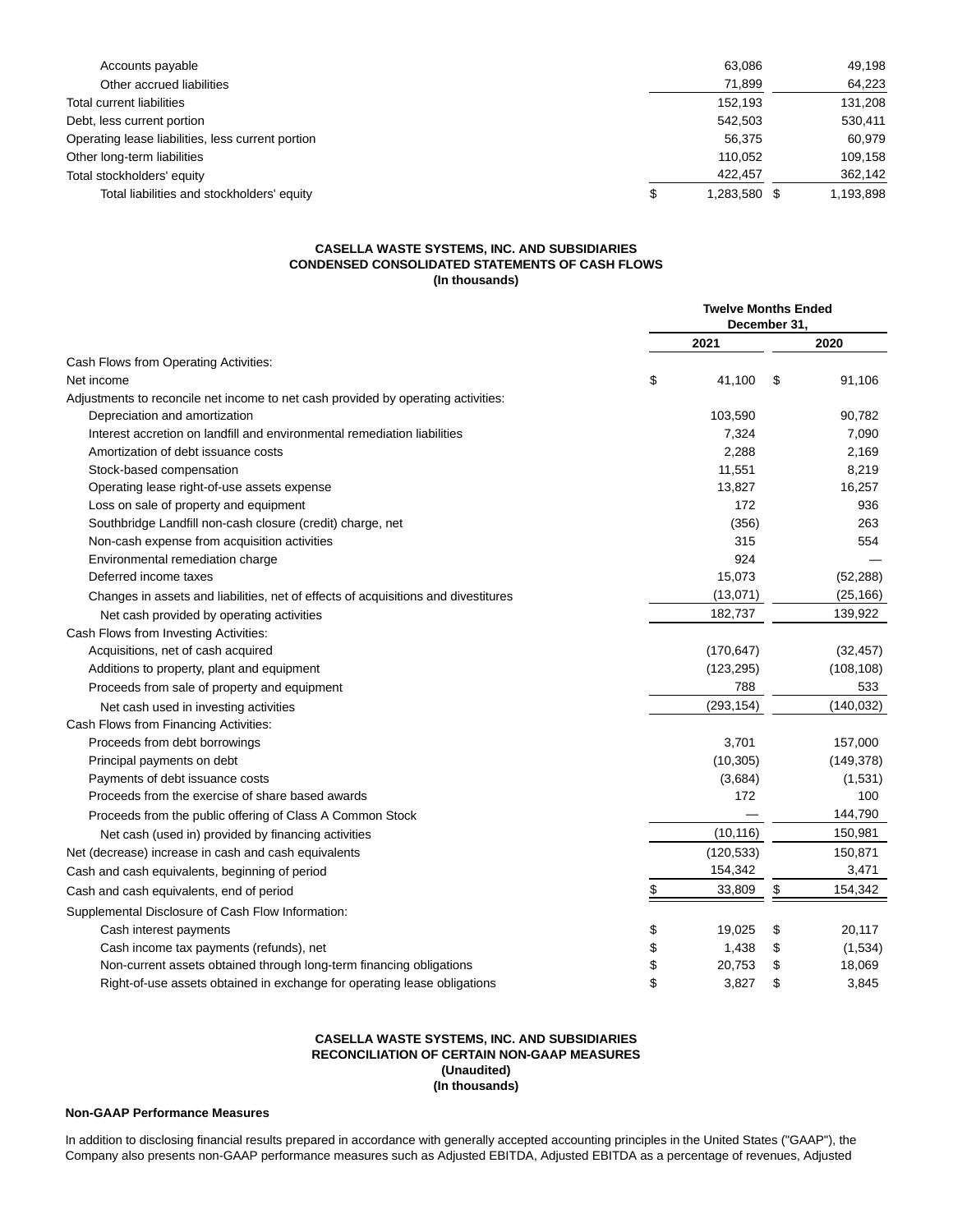Operating Income, Adjusted Operating Income as a percentage of revenues, Adjusted Net Income and Adjusted Diluted Earnings Per Common Share that provide an understanding of operational performance because it considers them important supplemental measures of the Company's performance that are frequently used by securities analysts, investors and other interested parties in the evaluation of the Company's results. The Company also believes that identifying the impact of certain items as adjustments provides more transparency and comparability across periods. Management uses these non-GAAP performance measures to further understand its "core operating performance" and believes its "core operating performance" is helpful in understanding its ongoing performance in the ordinary course of operations. The Company believes that providing such non-GAAP performance measures to investors, in addition to corresponding income statement measures, affords investors the benefit of viewing the Company's performance using the same financial metrics that the management team uses in making many key decisions and understanding how the core business and its results of operations has performed. The tables below set forth such performance measures on an adjusted basis to exclude such items:

|                                                                             |    | <b>Three Months Ended</b><br>December 31, |              | <b>Twelve Months Ended</b><br>December 31, |               |
|-----------------------------------------------------------------------------|----|-------------------------------------------|--------------|--------------------------------------------|---------------|
|                                                                             |    | 2021                                      | 2020         | 2021                                       | 2020          |
| Net income                                                                  | S  | 9,145                                     | \$<br>62,917 | \$<br>41,100                               | \$<br>91,106  |
| Net income as a percentage of revenues                                      |    | 3.8%                                      | 31.4%        | 4.6%                                       | 11.8%         |
| Provision (benefit) for income taxes                                        |    | 2,470                                     | (53, 644)    | 16,946                                     | (52, 804)     |
| Other income                                                                |    | (488)                                     | (466)        | (1,313)                                    | (1,073)       |
| Interest expense, net                                                       |    | 5,190                                     | 5,401        | 20,927                                     | 22,068        |
| Expense from acquisition activities (i)                                     |    | 1,353                                     | 328          | 5,304                                      | 1,862         |
| Southbridge Landfill closure (credit) charge, net (ii)                      |    | (157)                                     | 773          | 496                                        | 4,587         |
| Environmental remediation charge (iii)                                      |    | 924                                       |              | 924                                        |               |
| Depreciation and amortization                                               |    | 29,080                                    | 23,501       | 103,590                                    | 90,782        |
| Depletion of landfill operating lease obligations                           |    | 2.485                                     | 2,070        | 8,265                                      | 7,781         |
| Interest accretion on landfill and environmental remediation<br>liabilities |    | 1,409                                     | 1,766        | 7,324                                      | 7,090         |
| <b>Adjusted EBITDA</b>                                                      | \$ | 51,411                                    | \$<br>42,646 | \$<br>203,563                              | \$<br>171,399 |
| Adjusted EBITDA as a percentage of revenues                                 |    | 21.3%                                     | 21.3%        | 22.9%                                      | 22.1%         |
| Depreciation and amortization                                               |    | (29,080)                                  | (23, 501)    | (103, 590)                                 | (90, 782)     |
| Depletion of landfill operating lease obligations                           |    | (2, 485)                                  | (2,070)      | (8,265)                                    | (7, 781)      |
| Interest accretion on landfill and environmental remediation<br>liabilities |    | (1,409)                                   | (1,766)      | (7, 324)                                   | (7,090)       |
| <b>Adjusted Operating Income</b>                                            |    | 18,437                                    | 15,309       | 84,384                                     | 65,746        |
| Adjusted Operating Income as a percentage of revenues                       |    | 7.6%                                      | 7.6%         | 9.5%                                       | 8.5%          |

|                                                        | <b>Three Months Ended</b><br>December 31, |        |    |           |    | <b>Twelve Months Ended</b><br>December 31, |    |           |
|--------------------------------------------------------|-------------------------------------------|--------|----|-----------|----|--------------------------------------------|----|-----------|
|                                                        |                                           | 2021   |    | 2020      |    | 2021                                       |    | 2020      |
| Net income                                             |                                           | 9,145  | \$ | 62,917    | \$ | 41,100                                     | \$ | 91,106    |
| Expense from acquisition activities (i)                |                                           | 1,353  |    | 328       |    | 5,304                                      |    | 1,862     |
| Southbridge Landfill closure (credit) charge, net (ii) |                                           | (157)  |    | 773       |    | 496                                        |    | 4,587     |
| Environmental remediation charge (iii)                 |                                           | 924    |    |           |    | 924                                        |    |           |
| Valuation allowance (iv)                               |                                           |        |    | (54, 966) |    |                                            |    | (54, 966) |
| Tax effect (v)                                         |                                           | (275)  |    | (300)     |    | (1,571)                                    |    | (1,756)   |
| <b>Adjusted Net Income</b>                             |                                           | 10,990 |    | 8,752     |    | 46,253                                     |    | 40,833    |
| Diluted weighted average common shares outstanding     |                                           | 51,624 |    | 50,719    |    | 51,515                                     |    | 49,045    |
| Diluted earnings per common share                      | \$                                        | 0.18   | S  | 1.24      | S  | 0.80                                       | S  | 1.86      |
| Expense from acquisition activities (i)                |                                           | 0.02   |    | 0.01      |    | 0.10                                       |    | 0.04      |
| Southbridge Landfill closure (credit) charge, net (ii) |                                           |        |    | 0.02      |    | 0.01                                       |    | 0.09      |
| Environmental remediation charge (iii)                 |                                           | 0.02   |    |           |    | 0.02                                       |    |           |
| Valuation allowance (iv)                               |                                           |        |    | (1.09)    |    |                                            |    | (1.12)    |
| Tax effect (v)                                         |                                           | (0.01) |    | (0.01)    |    | (0.03)                                     |    | (0.04)    |
| <b>Adjusted Diluted Earnings Per Common Share</b>      |                                           | 0.21   |    | 0.17      | S  | 0.90                                       | \$ | 0.83      |

(i) Expense from acquisition activities is primarily legal, consulting or other similar costs incurred during the period related to acquisition diligence, acquisition integration or select development projects as part of the Company's strategic growth initiative.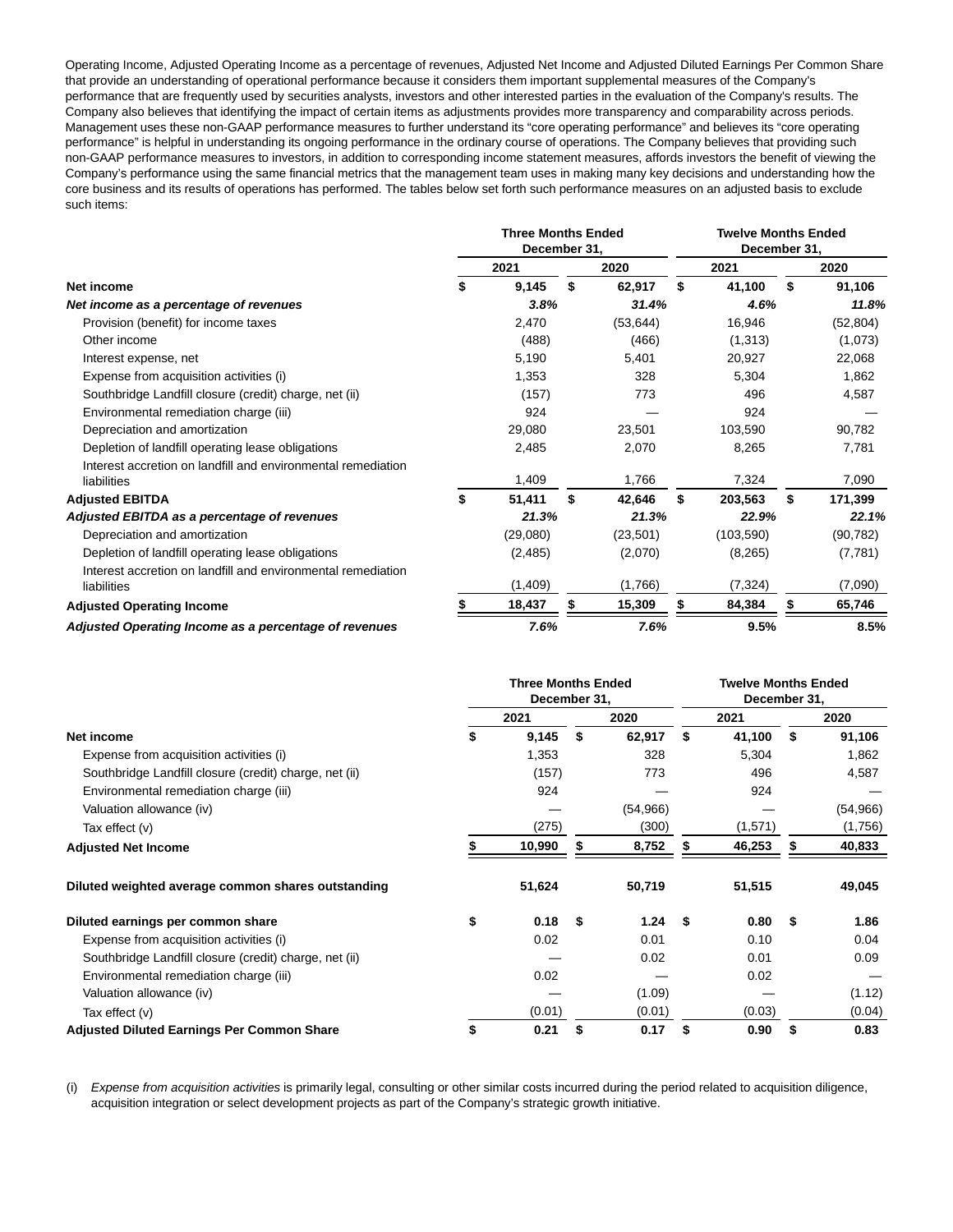- (ii) Southbridge Landfill closure (credit) charge, net is expenses related to the unplanned early closure of the Southbridge Landfill along with associated legal activities. The Company initiated the unplanned, premature closure of the Company's landfill in Southbridge, Massachusetts ("Southbridge Landfill") in the fiscal year ended December 31, 2017 due to the significant capital investment required to obtain expansion permits and for future development coupled with an uncertain regulatory environment. The unplanned closure of the Southbridge Landfill reduced the economic useful life of the assets from prior estimates by approximately ten years. The Company expects to incur certain costs through completion of the closure process.
- (iii) Environmental remediation charge is associated with a settlement associated with the Company's landfill in Bethlehem, New Hampshire ("NCES Landfill").
- (iv) Valuation allowance consists of the income tax benefit associated with the Company's assessment on the recoverability of deferred tax assets and the resulting unwinding of the Company's valuation allowance pertaining to the majority of its net operating loss carryforwards and other deferred tax assets.
- (v) Tax effect of the adjustments is an aggregate of the current and deferred tax impact of each adjustment, including the impact to the effective tax rate, current provision and deferred provision. The computation considers all relevant impacts of the adjustments, including available net operating loss carryforwards and the impact on the remaining valuation allowance.

## **Non-GAAP Liquidity Measures**

In addition to disclosing financial results prepared in accordance with GAAP, the Company also presents non-GAAP liquidity measures such as Adjusted Free Cash Flow that provide an understanding of the Company's liquidity because it considers them important supplemental measures of its liquidity that are frequently used by securities analysts, investors and other interested parties in the evaluation of the Company's cash flow generation from its core operations that are then available to be deployed for strategic acquisitions, growth investments, development projects, unusual landfill closures, site improvement and remediation, and strengthening the Company's balance sheet through paying down debt. The Company also believes that identifying the impact of certain items as adjustments provides more transparency and comparability across periods. Management uses non-GAAP liquidity measures to understand the Company's cash flow provided by operating activities after certain expenditures along with its consolidated net leverage and believes that these measures demonstrate the Company's ability to execute on its strategic initiatives. The Company believes that providing such non-GAAP liquidity measures to investors, in addition to corresponding cash flow statement measures, affords investors the benefit of viewing the Company's liquidity using the same financial metrics that the management team uses in making many key decisions and understanding how the core business and cash flow generation has performed. The tables below, in some instances on an adjusted basis to exclude certain items, set forth such liquidity measures:

|                                                                     | <b>Three Months Ended</b><br>December 31. |   |           |   |            | <b>Twelve Months Ended</b><br>December 31. |           |
|---------------------------------------------------------------------|-------------------------------------------|---|-----------|---|------------|--------------------------------------------|-----------|
|                                                                     | 2021                                      |   | 2020      |   | 2021       |                                            | 2020      |
| Net cash provided by operating activities                           | 48.648                                    | S | 28.007    | S | 182.737    | S                                          | 139,922   |
| Capital expenditures                                                | (41, 718)                                 |   | (30, 837) |   | (123, 295) |                                            | (108,108) |
| Proceeds from sale of property and equipment                        | 195                                       |   | 103       |   | 788        |                                            | 533       |
| Southbridge Landfill closure and Potsdam environmental remediation  |                                           |   |           |   |            |                                            |           |
| (i)                                                                 | 1.811                                     |   | 4.169     |   | 6.274      |                                            | 8.906     |
| Cash outlays from acquisition activities (ii)                       | 1.570                                     |   | 323       |   | 4.988      |                                            | 1.307     |
| Post acquisition and development project capital expenditures (iii) | 3.432                                     |   | 3.504     |   | 10.515     |                                            | 16,014    |
| Waste USA Landfill phase VI capital expenditures (iv)               | 3.084                                     |   | 3,873     |   | 13.325     |                                            | 10.573    |
| <b>Adjusted Free Cash Flow</b>                                      | 17.022                                    |   | 9.142     |   | 95.332     |                                            | 69.147    |

- (i) Southbridge Landfill closure and Potsdam environmental remediation are cash outlays associated with the unplanned closure of the Southbridge Landfill and the Company's portion of costs associated with environmental remediation at Potsdam, which are added back when calculating Adjusted Free Cash Flow due to their non-recurring nature and the significance of the related cash flows. The Company initiated the unplanned closure of the Southbridge Landfill in the fiscal year ended December 31, 2017 and expects to incur cash outlays through completion of the closure and environmental remediation process. The Potsdam site was deemed a Superfund site in 2000 and is not associated with current operations.
- (ii) Cash outlays from acquisition activities are cash outlays for transaction and integration costs relating to specific acquisition transactions and include legal, environmental, valuation and consulting as well as asset, workforce and system integration costs as part of the Company's strategic growth initiative.
- (iii) Post acquisition and development project capital expenditures are (x) acquisition related capital expenditures that are necessary to optimize strategic synergies associated with integrating newly acquired operations as contemplated by the discounted cash flow return analysis conducted by management as part of the acquisition investment decision; and (y) non-routine development investments that are expected to provide long-term returns. Acquisition related capital expenditures include the following costs required to achieve initial operating synergies: trucks, equipment and machinery; and facilities, land, IT infrastructure or related upgrades to integrate operations.
- (iv) Waste USA Landfill phase VI capital expenditures related to the Company's landfill in Coventry, Vermont ("Waste USA Landfill") phase VI construction and development that are added back when calculating Adjusted Free Cash Flow due to the specific nature of this investment in the development of long-term infrastructure which is different from landfill construction investments in the normal course of operations. This investment at the Waste USA Landfill is unique because the Company is investing in long-term infrastructure over an estimated four year period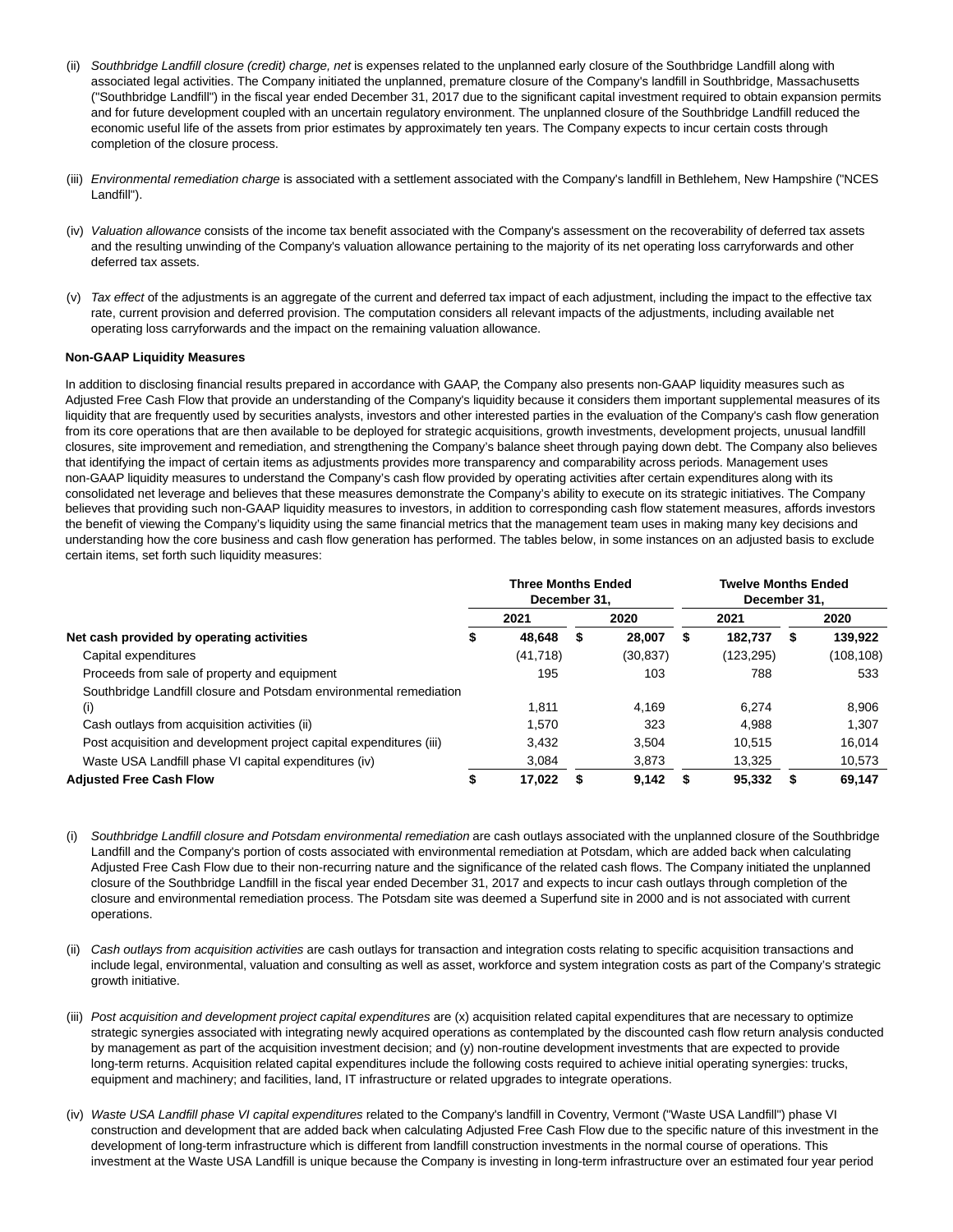that will not yield a positive economic benefit until 2023 and extending over approximately 20 years.

Non-GAAP financial measures are not in accordance with or an alternative for GAAP. Adjusted EBITDA, Adjusted EBITDA as a percentage of revenues, Adjusted Operating Income, Adjusted Operating Income as a percentage of revenues, Adjusted Net Income, Adjusted Diluted Earnings Per Common Share, and Adjusted Free Cash Flow should not be considered in isolation from or as a substitute for financial information presented in accordance with GAAP, and may be different from Adjusted EBITDA, Adjusted EBITDA as a percentage of revenues, Adjusted Operating Income, Adjusted Operating Income as a percentage of revenues, Adjusted Net Income, Adjusted Diluted Earnings Per Common Share, and Adjusted Free Cash Flow presented by other companies.

#### **CASELLA WASTE SYSTEMS, INC. AND SUBSIDIARIES RECONCILIATION OF FISCAL YEAR 2022 OUTLOOK NON-GAAP MEASURES (Unaudited) (In thousands)**

**Following is a reconciliation of the Company's estimated Adjusted EBITDA (i) from estimated Net income for fiscal year 2022:**

|                                                                          | (Estimated) Fiscal Year<br>Ending December 31, 2022 |
|--------------------------------------------------------------------------|-----------------------------------------------------|
| Net income                                                               | $$48,000 - $52,000$                                 |
| Provision for income taxes                                               | 18.000                                              |
| Other income                                                             | (1,000)                                             |
| Interest expense, net                                                    | 21.000                                              |
| Expense from acquisition activities                                      | 1.000                                               |
| Southbridge Landfill closure charge                                      | 1.000                                               |
| Depreciation and amortization                                            | 125,000                                             |
| Depletion of landfill operating lease obligations                        | 8.000                                               |
| Interest accretion on landfill and environmental remediation liabilities | 7.000                                               |
| <b>Adiusted EBITDA</b>                                                   | \$228,000 - \$232,000                               |

**Following is a reconciliation of the Company's estimated Adjusted Free Cash Flow (i) from estimated Net cash provided by operating activities for fiscal year 2022:**

|                                                                    | (Estimated) Fiscal Year<br>Ending December 31, 2022 |
|--------------------------------------------------------------------|-----------------------------------------------------|
| Net cash provided by operating activities                          | \$202,000 - \$206,000                               |
| Capital expenditures                                               | (120,000)                                           |
| Proceeds from sale of property and equipment                       | 500                                                 |
| Southbridge Landfill closure and Potsdam environmental remediation | 6.500                                               |
| Post acquisition and development project capital expenditures      | 15.000                                              |
| <b>Adjusted Free Cash Flow</b>                                     | \$104,000 - \$108,000                               |

(i) See footnotes for Non-GAAP Performance Measures and Non-GAAP Liquidity Measures included in the Reconciliation of Certain Non-GAAP Measures for further disclosure over the nature of the various adjustments to estimated Adjusted EBITDA and estimated Adjusted Free Cash Flow.

## **CASELLA WASTE SYSTEMS, INC. AND SUBSIDIARIES SUPPLEMENTAL DATA TABLES (Unaudited) (In thousands)**

**Amounts of total revenues attributable to services provided for the three and twelve months ended December 31, 2021 and 2020 are as follows:**

| Three Months Ended December 31, |         |                 |  |          |                 |  |  |
|---------------------------------|---------|-----------------|--|----------|-----------------|--|--|
|                                 |         | % of Total      |  |          | % of Total      |  |  |
|                                 | 2021    | <b>Revenues</b> |  | 2020     | <b>Revenues</b> |  |  |
| \$                              | 119,017 |                 |  | 100,600  | 50.2%           |  |  |
|                                 | 54,366  | 22.5%           |  | 45,575   | 22.8%           |  |  |
|                                 | 1,482   | 0.6%            |  | 1.141    | 0.6%            |  |  |
|                                 | 2,527   | 1.1%            |  | 1,937    | 0.9%            |  |  |
|                                 | 177,392 | 73.4%           |  | 149,253  | 74.5%           |  |  |
|                                 | 27,605  | 11.4%           |  | 16.814   | 8.4%            |  |  |
|                                 | 36,839  | 15.2%           |  | 34,173   | 17.1%           |  |  |
|                                 | 64,444  | 26.6%           |  | 50,987   | 25.5%           |  |  |
|                                 |         |                 |  | 49.2% \$ |                 |  |  |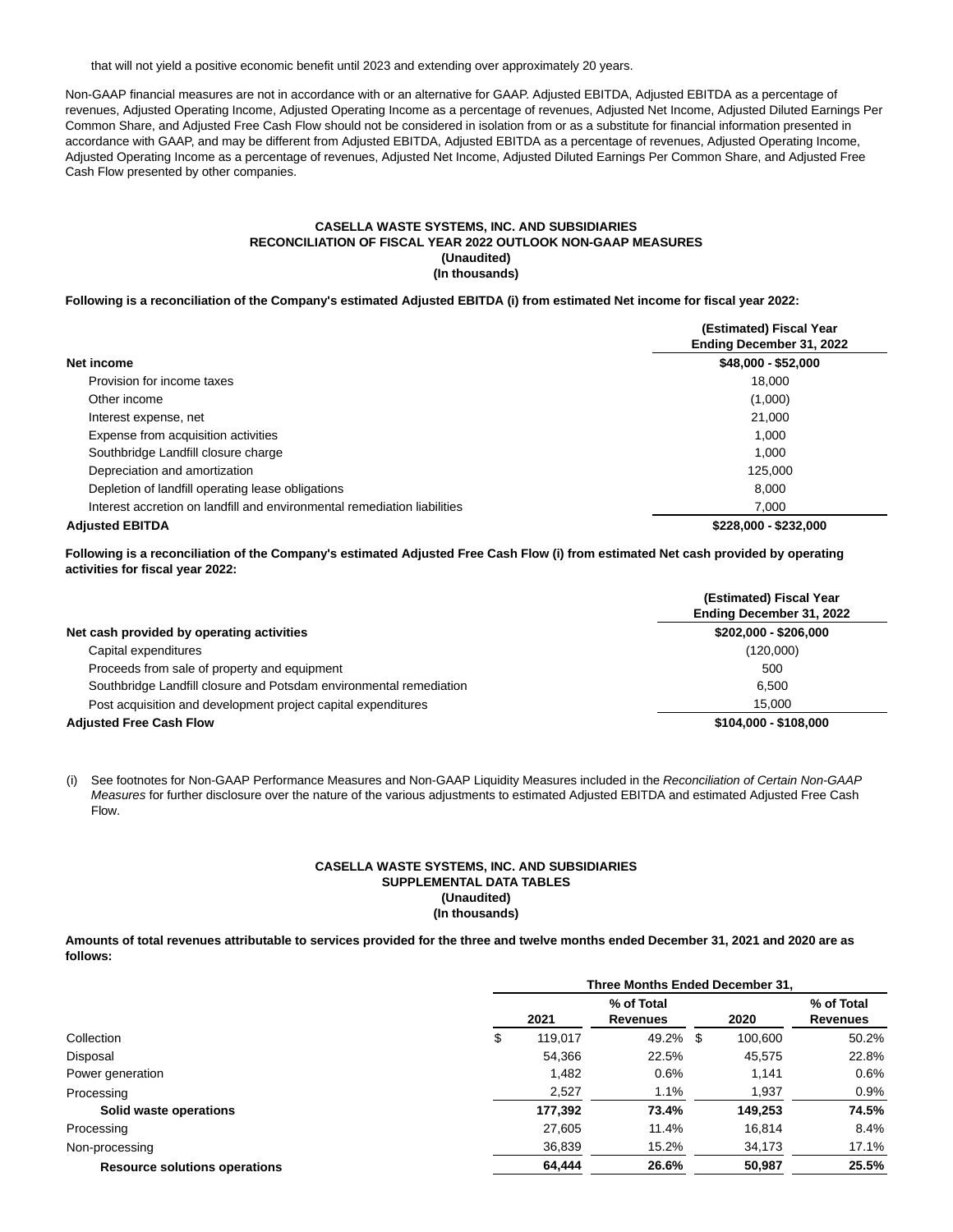|                                      | <b>Twelve Months Ended December 31.</b> |                 |  |         |                 |  |  |  |  |
|--------------------------------------|-----------------------------------------|-----------------|--|---------|-----------------|--|--|--|--|
|                                      |                                         | % of Total      |  |         | % of Total      |  |  |  |  |
|                                      | 2021                                    | <b>Revenues</b> |  | 2020    | <b>Revenues</b> |  |  |  |  |
| Collection                           | \$<br>442.685                           | 49.8% \$        |  | 391.438 | 50.5%           |  |  |  |  |
| Disposal                             | 196.985                                 | 22.2%           |  | 175.546 | 22.7%           |  |  |  |  |
| Power generation                     | 5,138                                   | 0.6%            |  | 4.072   | 0.5%            |  |  |  |  |
| Processing                           | 9,281                                   | 1.0%            |  | 7,218   | 1.0%            |  |  |  |  |
| Solid waste operations               | 654,089                                 | 73.6%           |  | 578.274 | 74.7%           |  |  |  |  |
| Processing                           | 93,323                                  | 10.5%           |  | 62,539  | 8.0%            |  |  |  |  |
| Non-processing                       | 141.799                                 | 15.9%           |  | 133.771 | 17.3%           |  |  |  |  |
| <b>Resource solutions operations</b> | 235,122                                 | 26.4%           |  | 196,310 | 25.3%           |  |  |  |  |
| <b>Total revenues</b>                | 889,211                                 | $100.0\%$ \$    |  | 774.584 | 100.0%          |  |  |  |  |

**Components of revenue growth for the three months ended December 31, 2021 compared to the three months ended December 31, 2020 are as follows:**

|                                       |              | $%$ of         |                   |            |
|---------------------------------------|--------------|----------------|-------------------|------------|
|                                       |              | <b>Related</b> | $%$ of            | % of Total |
|                                       | Amount       |                | <b>Operations</b> | Company    |
| Solid waste operations:               |              |                |                   |            |
| Collection                            | \$<br>4,865  | 4.8%           | 3.3%              | 2.4%       |
| Disposal                              | 1,509        | 3.3%           | 1.0%              | 0.8%       |
| Solid waste price                     | 6,374        |                | 4.3%              | 3.2%       |
| Collection                            | 263          |                | 0.2%              | 0.1%       |
| Disposal                              | 2,697        |                | 1.8%              | 1.4%       |
| Processing                            | (9)          |                | $-\%$             | $-\%$      |
| Solid waste volume                    | 2,951        |                | 2.0%              | 1.5%       |
| Fuel surcharge and other fees         | 192          |                | 0.1%              | $-\%$      |
| Commodity price and volume            | 747          |                | 0.5%              | 0.4%       |
| Acquisitions, net divestitures        | 17,922       |                | 12.0%             | $9.0\%$    |
| Closed operations                     | (47)         |                | $-\%$             | $-\%$      |
| <b>Total solid waste operations</b>   | 28,139       |                | 18.9%             | 14.1%      |
| <b>Resource solutions operations:</b> |              |                |                   |            |
| Processing - price                    | 4,242        |                | 8.3%              | 2.1%       |
| Processing - volume                   | 1,097        |                | 2.2%              | 0.5%       |
| Processing - acquisition              | 5,452        |                | 10.7%             | 2.7%       |
| Non-processing                        | 2,666        |                | 5.2%              | 1.4%       |
| Total resource solutions operations   | 13,457       |                | 26.4%             | 6.7%       |
| Total company                         | \$<br>41,596 |                |                   | 20.8%      |

**Solid waste internalization rates by region for the three and twelve months ended December 31, 2021 and 2020 are as follows:**

|                             | <b>Three Months Ended</b><br>December 31. |       | <b>Twelve Months Ended</b><br>December 31. |       |  |
|-----------------------------|-------------------------------------------|-------|--------------------------------------------|-------|--|
|                             | 2021                                      | 2020  | 2021                                       | 2020  |  |
| Eastern region              | 45.2%                                     | 44.7% | 48.8%                                      | 47.0% |  |
| Western region              | 56.5%                                     | 59.0% | 60.4%                                      | 60.7% |  |
| Solid waste internalization | 51.4%                                     | 52.2% | 55.0%                                      | 54.2% |  |

**Components of capital expenditures (i) for the three and twelve months ended December 31, 2021 and 2020 are as follows:**

|                                          | <b>Three Months Ended</b><br>December 31. |  |       | <b>Twelve Months Ended</b><br>December 31. |             |  |        |
|------------------------------------------|-------------------------------------------|--|-------|--------------------------------------------|-------------|--|--------|
|                                          | 2021                                      |  | 2020  |                                            | 2021        |  | 2020   |
| Growth capital expenditures:             |                                           |  |       |                                            |             |  |        |
| Post acquisition and development project | \$<br>$3.432$ \$                          |  | 3.504 | S                                          | $10.515$ \$ |  | 16,014 |
| Waste USA Landfill phase VI              | 3.084                                     |  | 3.873 |                                            | 13.325      |  | 10,573 |
| Other                                    | 4,456                                     |  | 2,452 |                                            | 13,480      |  | 4,362  |
| Growth capital expenditures              | 10.972                                    |  | 9.829 |                                            | 37.320      |  | 30.949 |
| Replacement capital expenditures:        |                                           |  |       |                                            |             |  |        |